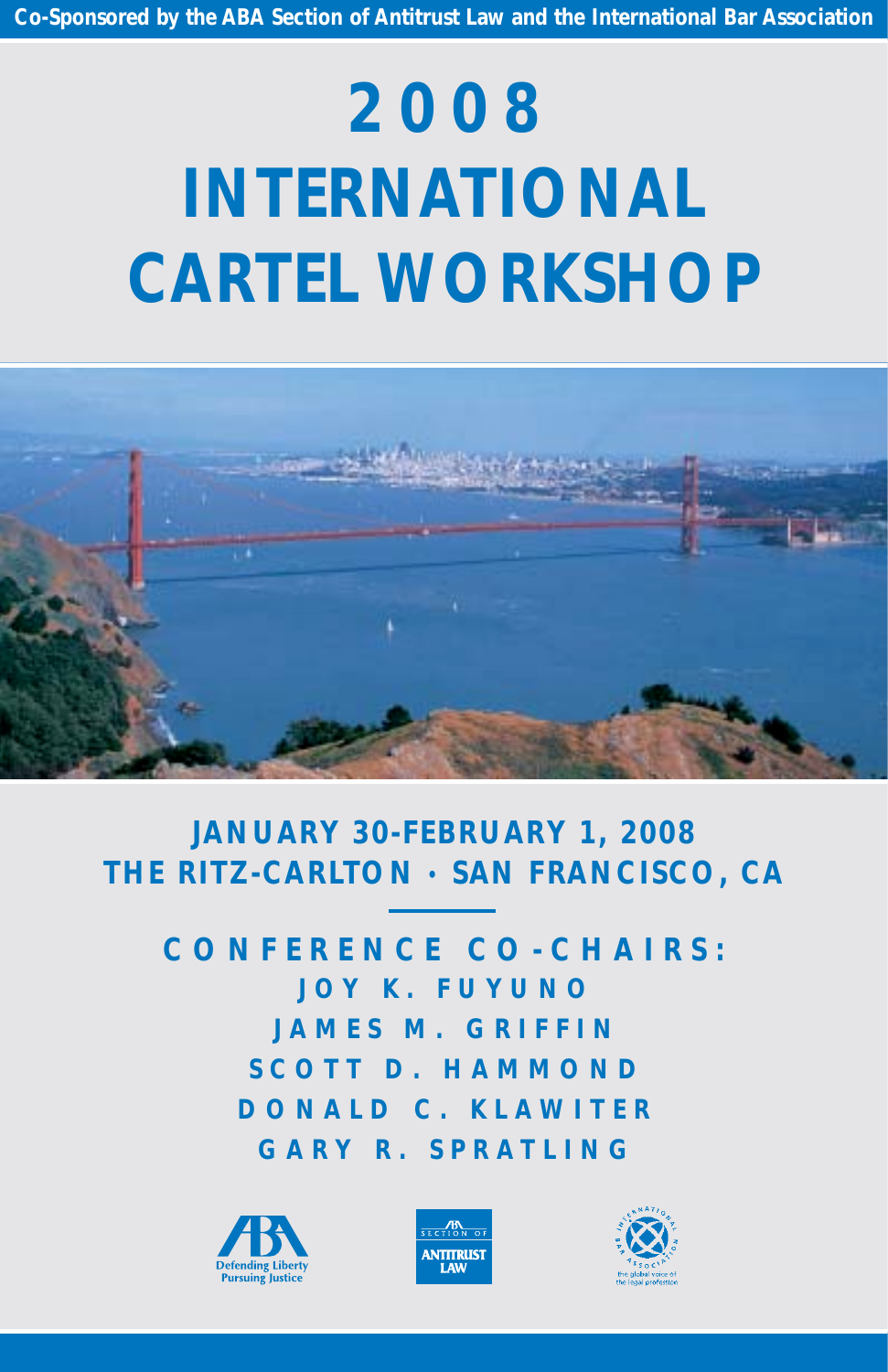# WELCOME

#### Dear Colleague,

The Section of Antitrust Law of the American Bar Association and the International Bar Association are pleased to invite you to the **Seventh International Cartel Workshop** on January 30 - February 1, 2008. After a hugely successful run in London in 2006, this widely acclaimed program will return to the United States at the Ritz-Carlton, San Francisco.

This Workshop will cover more topics, tackle new issues, and bring together more jurisdictions than ever before. The faculty of 75 of the most accomplished cartel attorneys in the world includes: senior cartel enforcement officials from seven jurisdictions; cartel defense practitioners from 10 countries; and members of the plaintiffs bar from the United States, Canada, and Europe. Continuing the tradition of instruction by demonstration, the faculty will present a hypothetical case, from detection by government enforcers through the disposition of government prosecutions and the settlement of private purchaser litigation.

The 2-1/2 day program will take you inside:

- Internal discussions of the cartel enforcement agencies;
- Meetings of the general counsel of a target company with outside counsel from around the world;
- Sessions with executives, with and without amnesty; and
- Decisions in the Boardroom, from seeking leniency to going to trial.

#### You also will sit in on:

- Defense counsel meetings as they plan and put in place a joint defense strategy;
- Plaintiffs' counsel collaborations as they develop and prosecute damage actions;
- The negotiation of individual and corporate plea agreements in different jurisdictions; and
- The negotiation of US private damage settlements on behalf of US and foreign purchasers.

We hope you will join us in San Francisco for this exciting event. Space will be limited at the Ritz-Carlton, so please make your arrangements soon.

Kathryn M. Fenton Chair, Section of Antitrust Law American Bar Association

Cani Fernández Vicién Secretary, Antitrust Committee International Bar Association

Joy Fuyuno, James M. Griffin, Scott D. Hammond, Donald C. Klawiter, and Gary R. Spratling; Conference Co-Chairs

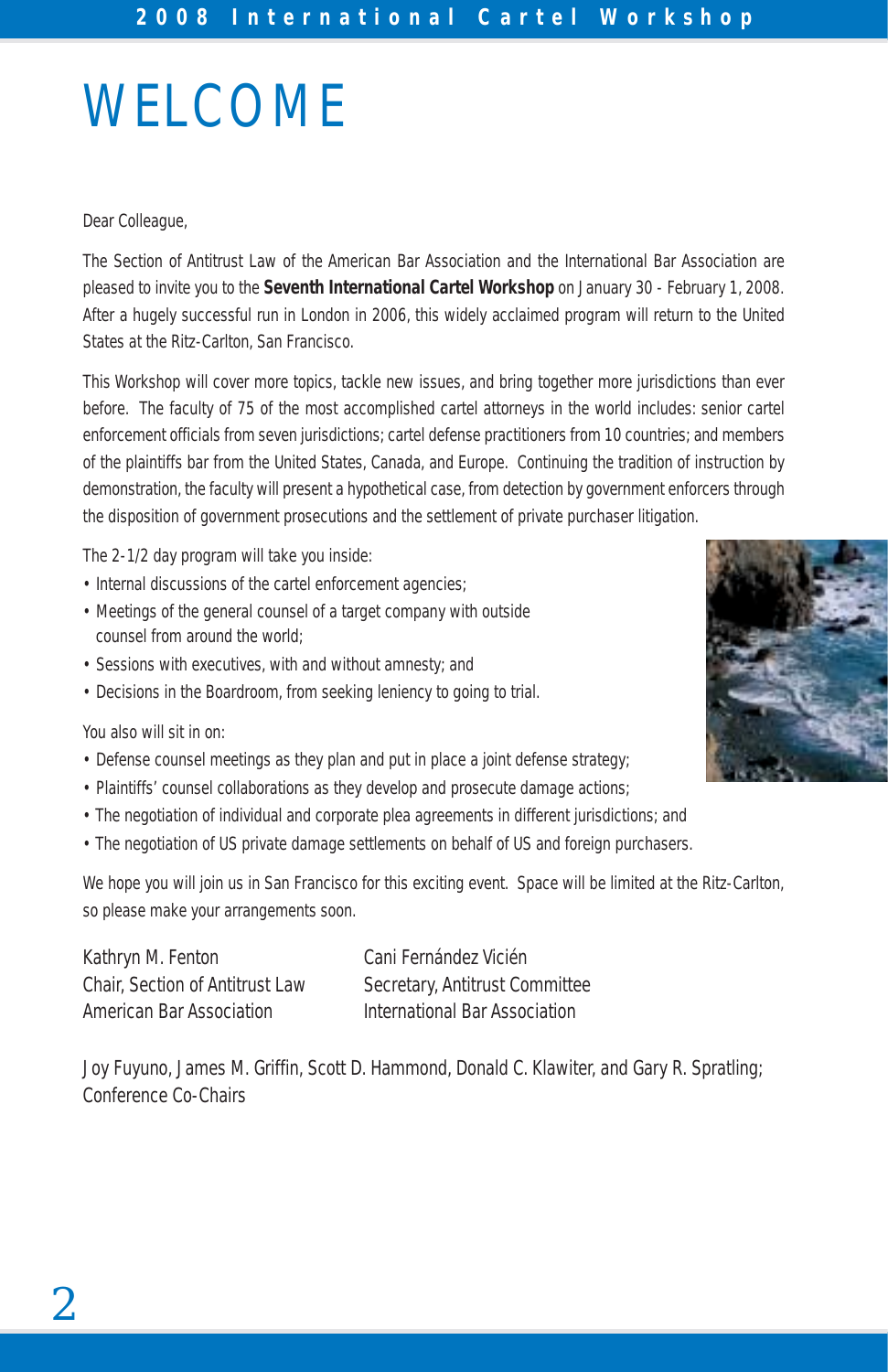# CONFERENCE AGENDA

**WEDNESDAY, JANUARY 30, 2008**

# *12:30 - 1:30 p.m.* **REGISTRATION**

# *1:30 - 1:45 p.m.* **WELCOME AND INTRODUCTIONS**

# *1:45 - 3:45 p.m.*

# **I. DEMONSTRATION–THE PROSECUTION: BEGINNING THE CARTEL INVESTIGATION; SEVEN JURISDICTIONS DEVISE THEIR STRATEGY**

- Coordinating "raids" and investigative plans
- Obtaining foreign-located evidence international agreements and other mechanisms
- Sharing evidence among enforcement agencies
- Coordinating information through informal agency contacts
- Obtaining waivers of confidentiality from any potential amnesty applicant
- Developing a prosecution strategy in each jurisdiction

# *Speakers:*

## *Australia*

**Mark Pearson,** Executive General Manager, Enforcement & Compliance Division, Australian Competition and Consumer Commission, Canberra, Australia

# *Canada*

**Denyse MacKenzie,** Senior Deputy Commissioner, Criminal Matters Branch, Competition Bureau Canada, Gatineau, Canada

# *European Union*

**Ewoud Sakkers,** Head of Unit, Directorate General Competition, European Commission, Brussels, Belgium

### *Japan*

**Tomoyuki Noge,** Special Investigation Coordinator, Investigation Bureau, Japanese Fair Trade Commission, Tokyo, Japan

### *Korea*

**Jeoungkee Kim,** Director, Manufacturing Sector, Cartel Investigation Team, Korean Fair Trade Commission, Seoul, Korea

# *United Kingdom*

**Simon Williams,** Director of Cartel Investigations, UK Office of Fair Trading, London, UK

### *United States*

**Lisa M. Phelan,** Chief, National Criminal Enforcement Section, U.S. Department of Justice, Antitrust Division, Washington, DC

*3:45 - 4:00 p.m.* **BREAK**

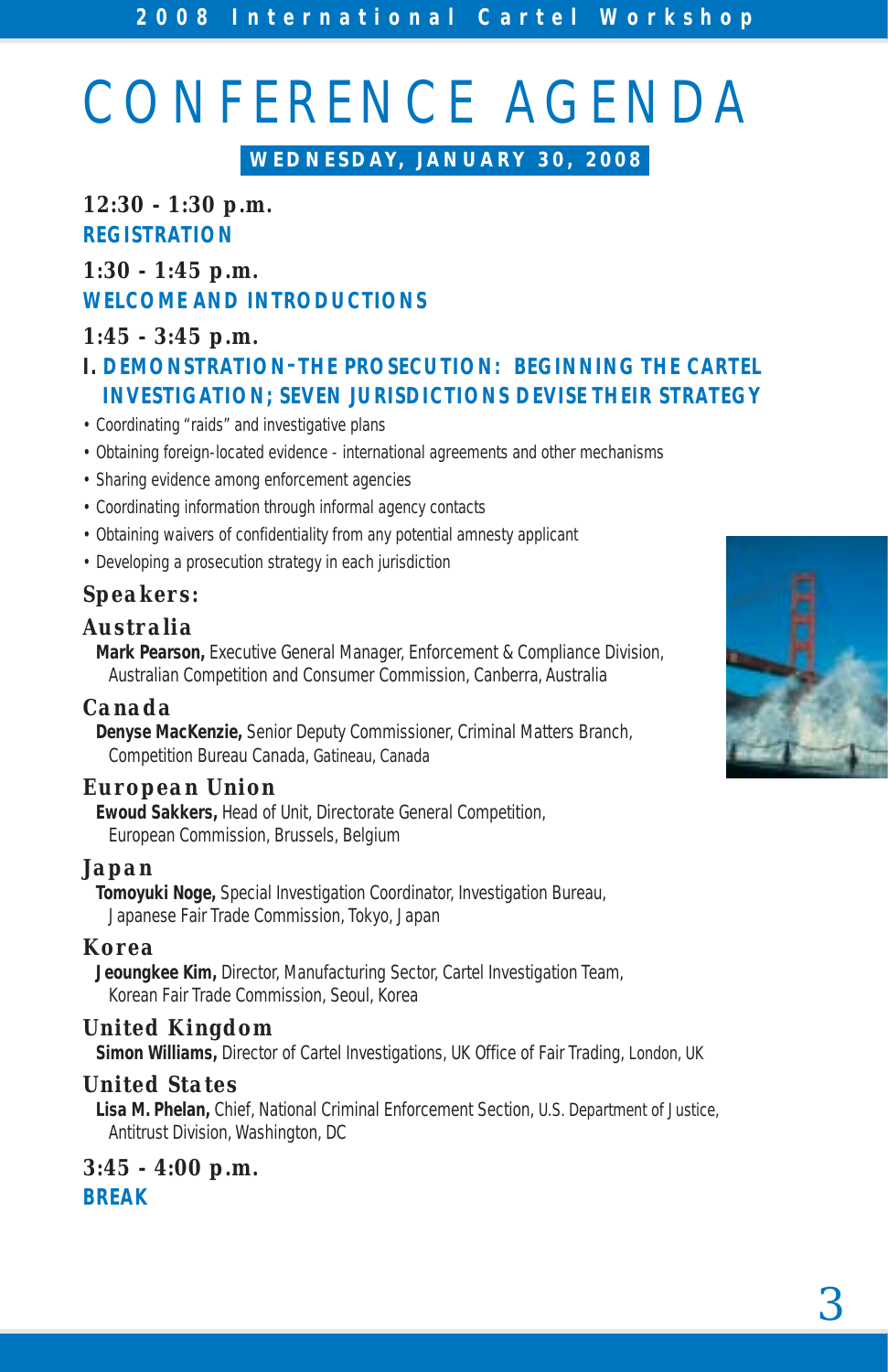# CONFERENCE AGENDA

**WEDNESDAY, JANUARY 30, 2008**

# *4:00 - 5:45 p.m.*

### **II. DEMONSTRATION–THE DEFENSE: RESPONDING TO GOVERNMENT INVESTIGATION**

- Preserving documents
- Formulating a multi-jurisdictional defense strategy
- Considering the leniency option in each jurisdiction

#### *Speakers:*

**D. Jarrett Arp,** Gibson Dunn & Crutcher LLP, Washington, DC **Linda Evans,** Clayton Utz, Sydney, Australia **James M. Griffin,** King & Spalding LLP, Washington, DC **Randal T. Hughes,** McCarthy Tétrault LLP, Toronto, Canada **Philip Mansfield,** Allen & Overy LLP, London, UK **Gerwin Van Gerven,** Linklaters LLP, Brussels, Belgium **Eriko Watanabe,** Nagashima Ohno & Tsunematsu, Tokyo, Japan **Hoil Yoon,** Yoon & Yang, Seoul, Korea

# *5:45 p.m.* **ADJOURN FOR THE EVENING**

# **THURSDAY, JANUARY 31, 2008**

## *8:45 - 10:15 a.m.*

- **III. DEMONSTRATION: CONDUCTING THE INTERNAL INVESTIGATION-LEGAL, ETHICAL, AND PRACTICAL ISSUES FACED BY CORPORATE COUNSEL IN DEALING WITH CORPORATE EMPLOYEES**
- Jurisdictional differences in individual liability-impact on employees duty to cooperate
- Ethical Issues When Questioning Non-culpable and Culpable Corporate Employees
- Compliance and Employment Issues

### *Speakers:*

**Scenario A:** The corporation has obtained amnesty markers in all jurisdictions **D. Jarrett Arp,** Gibson Dunn & Crutcher LLP Washington, DC **Christof Swaak,** Stibbe, Amsterdam, The Netherlands, **Gerwin Van Gerven,** Linklaters LLP, Brussels, Belgium

**Scenario B:** Amnesty markers are not available **Shigeyoshi Ezaki,** Anderson Mori & Tomotsune, Tokyo, Japan **Ray V. Hartwell, III,** Hunton & Williams LLP, Washington, DC **Tsutomu Nakato,** Hibiya Sogo Law Offices, Tokyo, Japan **Kimitoshi Yabuki,** Yabuki Law Office, Tokyo, Japan

*10:15 - 10:30 a.m.* **BREAK**

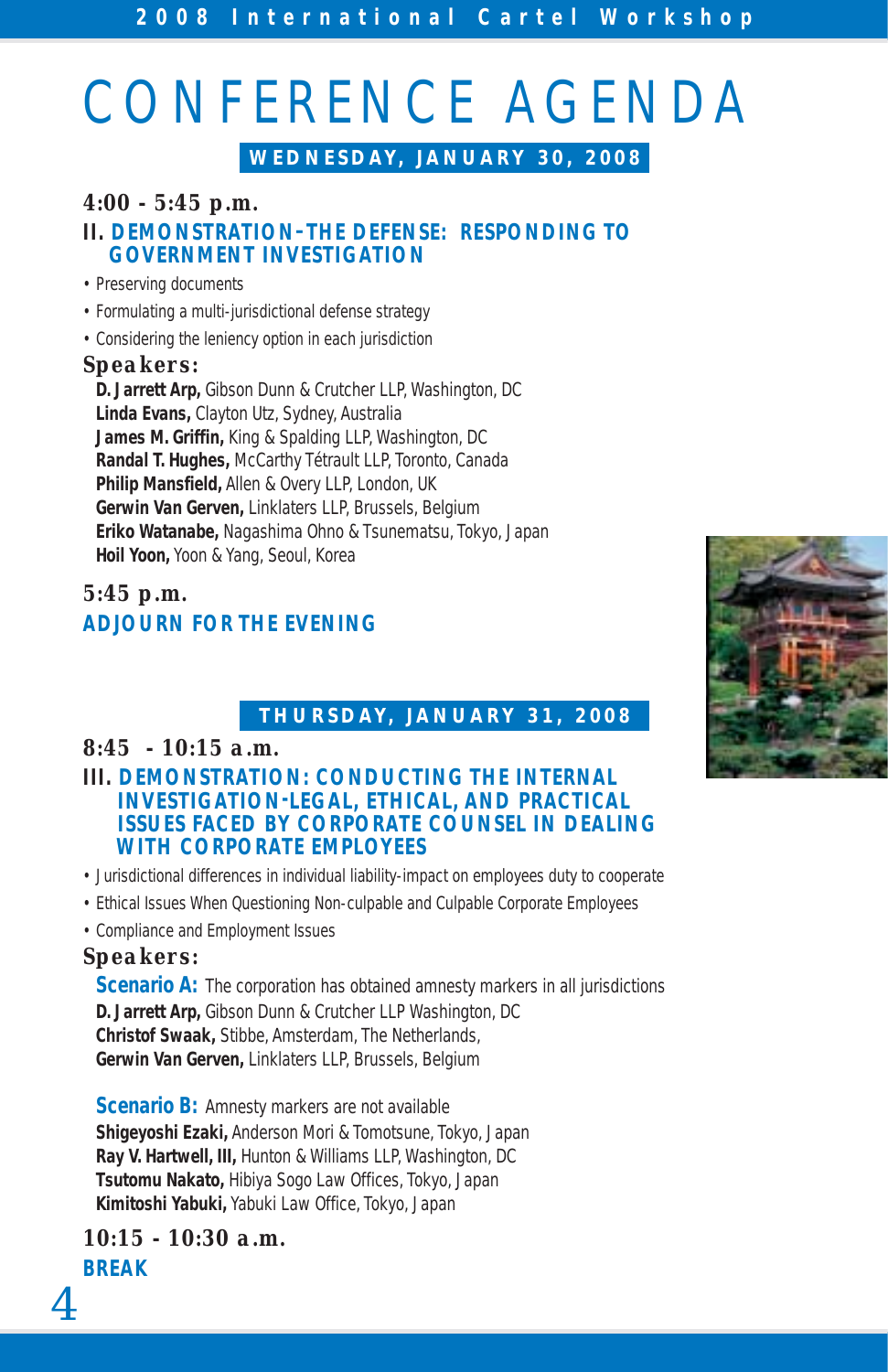# CONFERENCE AGENDA

# **THURSDAY, JANUARY 31, 2008**

# *10:30 a.m. - 12:00 p.m.*

#### **IV. DEMONSTRATION: MAKING THE DECISION – THE GENERAL COUNSEL, THE BOARD, AND OUTSIDE COUNSEL MEET TO DECIDE WHETHER TO SEEK AMNESTY/COOPERATE**

- Board deliberations, the decision, and next steps
- The preliminary report of the ongoing internal investigation
- Obtaining a marker-divergent requirements among jurisdictions-granting waivers of confidentiality to allow enforcement agencies to share evidence
- Corporate governance issues
- Securities filings and Sarbanes-Oxley requirements
- "Caremark" counsel for the Board and/or individual members?

### *Speakers:*

**Scenario A: Self-reporting/cooperation Jae Hong Ahn,** Kim & Chang, Seoul, Korea **Jochen Burrichter,** Hengeler Mueller, Düsseldorf, Germany **Aimee Immundo,** General Electric Company, Washington, DC **Donald C. Klawiter,** Mayer Brown LLP, Washington, DC **Phillip A. Proger,** Jones Day, Washington, DC

**Scenario B:** No disclosure/no cooperation **Robert E. Bloch,** Mayer Brown LLP, Washington, DC **Stephen Kinsella,** Sidley Austin LLP, Brussels, Belgium **William J. Linklater,** Baker & McKenzie LLP, Chicago, IL **Vanessa Turner,** Freshfields Bruckhaus Deringer, Brussels, Belgium **Harumichi Uchida,** Mori Hamada & Matsumoto, Tokyo, Japan

## *12:00 - 2:00 p.m.* **V. LUNCHEON PROGRAM: JUDICIAL ROUNDTABLE**

### *Moderator:*

**Cani Fernández Vicién,** Cuatrecasas Abogados SRL, Brussels, Belgium

### *Speakers:*

*Korea* **Sang Wook Kang,** Judge, Seoul High Court, Seoul, Korea

### *United Kingdom*

**Gerald Barling,** President, Competition Appeal Tribunal, London, UK

#### *United States*

**Susan Illston,** U.S. District Judge, U.S. District Court, N.D. of California, San Francisco, CA

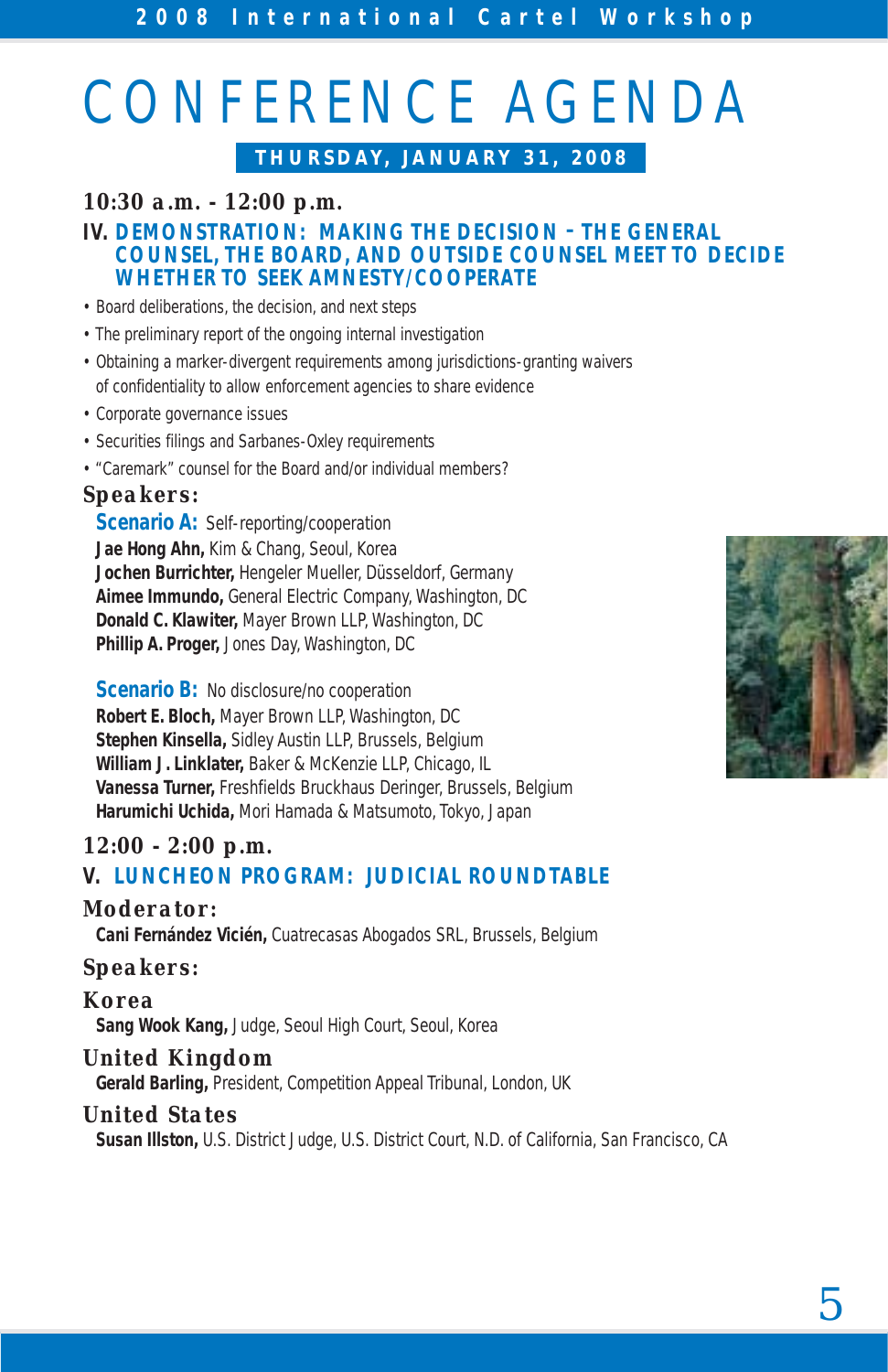# CONFERENCE AGENDA

**THURSDAY, JANUARY 31, 2008**

# *2:00 - 3:30 p.m.*

### **VI. DEMONSTRATION: PLAINTIFFS' STRATEGIES FOR PURSUING PRIVATE DAMAGE CLAIMS**

- Initial Investigation of claims and risk/benefit analysis for prospective clients, including the impact of the Supreme Court's decision in Bell Atlantic v. Twombly
- The challenges of coordinating plaintiffs counsel among the direct, indirect, potential opt-out and foreign purchaser claims
- Motions by the U.S. Department of Justice to stay civil proceedings; negotiating a limited stay and coordination between the civil plaintiffs and the government
- The prospect for class actions in jurisdictions other than the United States: Canada, Japan, Korea, United Kingdom, and Continental Europe
- Settlement strategies and mediating potentially diverse claims

## *Speakers:*

**Stephen Kon,** SJ Berwin LLP, London, UK **Bruce Simon,** Pearson Simon Soter Warshaw Penny, San Francisco, CA **Harvey T. Strosberg,** Sutts Strosberg LLP, Windsor, Ontario, Canada **Bonny E. Sweeney,** Coughlin Stoia Geller Rudman & Robbins LLP, San Diego, CA

# *3:30 - 3:45 p.m.* **BREAK**

# *3:45 - 5:00 p.m.* **VII. DEMONSTRATION: JOINT DEFENSE**

- Ethical and legal considerations of the joint defense
- Negotiating and interpreting the joint defense agreement written or oral
- Interplay between criminal and civil joint defense agreements
- Role of amnesty applicant and/or cooperating defendants in criminal case
- Effect of Court of First Instance Ruling in Akzo Nobel case re: limited scope of attorney/client privilege in Europe
- Using joint defense in multi-jurisdiction investigations

#### *Speakers:*

**William Baer,** Arnold & Porter LLP, Washington, DC **Calvin S. Goldman,** Blake Cassels & Graydon, Toronto, Canada **Philip Mansfield,** Allen & Overy LLP, London, UK **A. Paul Victor,** Dewey & LeBoeuf LLP, New York, NY

# *5:00 - 5:15 p.m.* **QUESTIONS- ANNOUNCEMENTS – ADJOURN FOR THE EVENING**

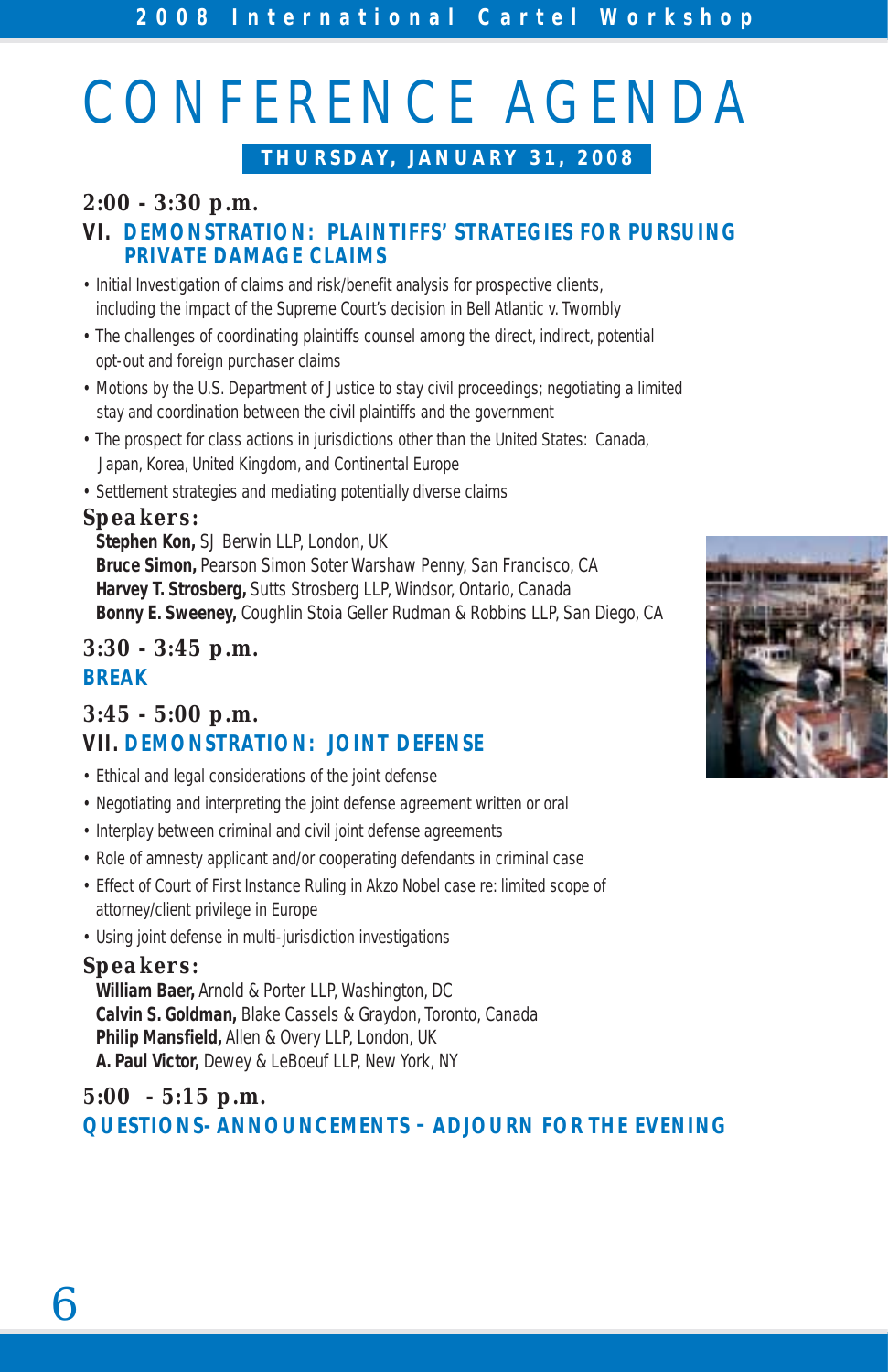# CONFERENCE AGENDA

**FRIDAY, FEBRUARY 1, 2008**

# *8:45 - 10:15 a.m.*

# **VIII. DEMONSTRATION: WHETHER TO TAKE THE US CASE TO TRIAL– PROSECUTION AND DEFENSE ISSUES**

- Evaluating the evidence for trial-prosecution and defense
- Collateral effects on defense strategy for civil actions and prosecutions in other jurisdictions
- Assessing the risk of extradition

# *Speakers:*

# **United States Department of Justice**

**Barbara Nelson,** Trial Attorney, San Francisco Field Office, U.S. Department of Justice, Antitrust Division, San Francisco, CA

**Philip Warren,** Chief, San Francisco Field Office, U.S. Department of Justice, Antitrust Division, San Francisco, CA

## **Defense**

**Roxann E. Henry,** Howrey LLP, Washington, DC **Pierre Kirch,** Paul Hastings Janofsky & Walker LLP, Paris, France **D. Martin Low,** McMillan Binch Mendelsohn, Toronto, Canada **Barry F. McNeil,** Haynes and Boone LLP, Dallas, TX **Thomas Mueller,** WilmerHale, Washington, DC

### *10:15 - 10:30 a.m.* **BREAK**

# *10:30 a.m. - 12:00 p.m.*

# **IX. DEMONSTRATION: ARRIVING AT A DISPOSITION– US, CANADA, AND EU**

# *Speakers:*

**Scenario A:** Negotiating a plea of a corporate defendant in Canada **Katherine L. Kay,** Stikeman Elliott, Toronto, Canada **Guy Pinsonnault,** General Counsel, Public Prosecution Service, Gatineau, Canada **Graham Reynolds,** Osler Haskin & Harcourt, Toronto, Canada

**Scenario B:** Negotiating a plea of a U.K. individual defendant in the US **Scott D. Hammond,** Deputy Assistant Attorney General for Criminal Enforcement, U.S. Department of Justice, Antitrust Division, Washington, DC **James H. Mutchnik,** Kirkland & Ellis LLP, Chicago, IL **Michael O'Kane,** Peters & Peters, London, UK **Mark Rosman,** Assistant Chief, National Criminal Enforcement Section, U.S. Department of Justice, Antitrust Division, Washington, DC **Scenario C:** Possible settlement by an organization with the European Commission **Stephen Kinsella,** Sidley Austin LLP, Brussels, Belgium **Flavio Laina,** Head of Unit, Directorate, Directorate General Competition, European Commission, Brussels, Belgium **Ewoud Sakkers,** Head of Unit, Directorate General Competition,

European Commission, Brussels, Belgium **Vanessa Turner,** Freshfields Bruckhaus Deringer, Brussels, Belgium

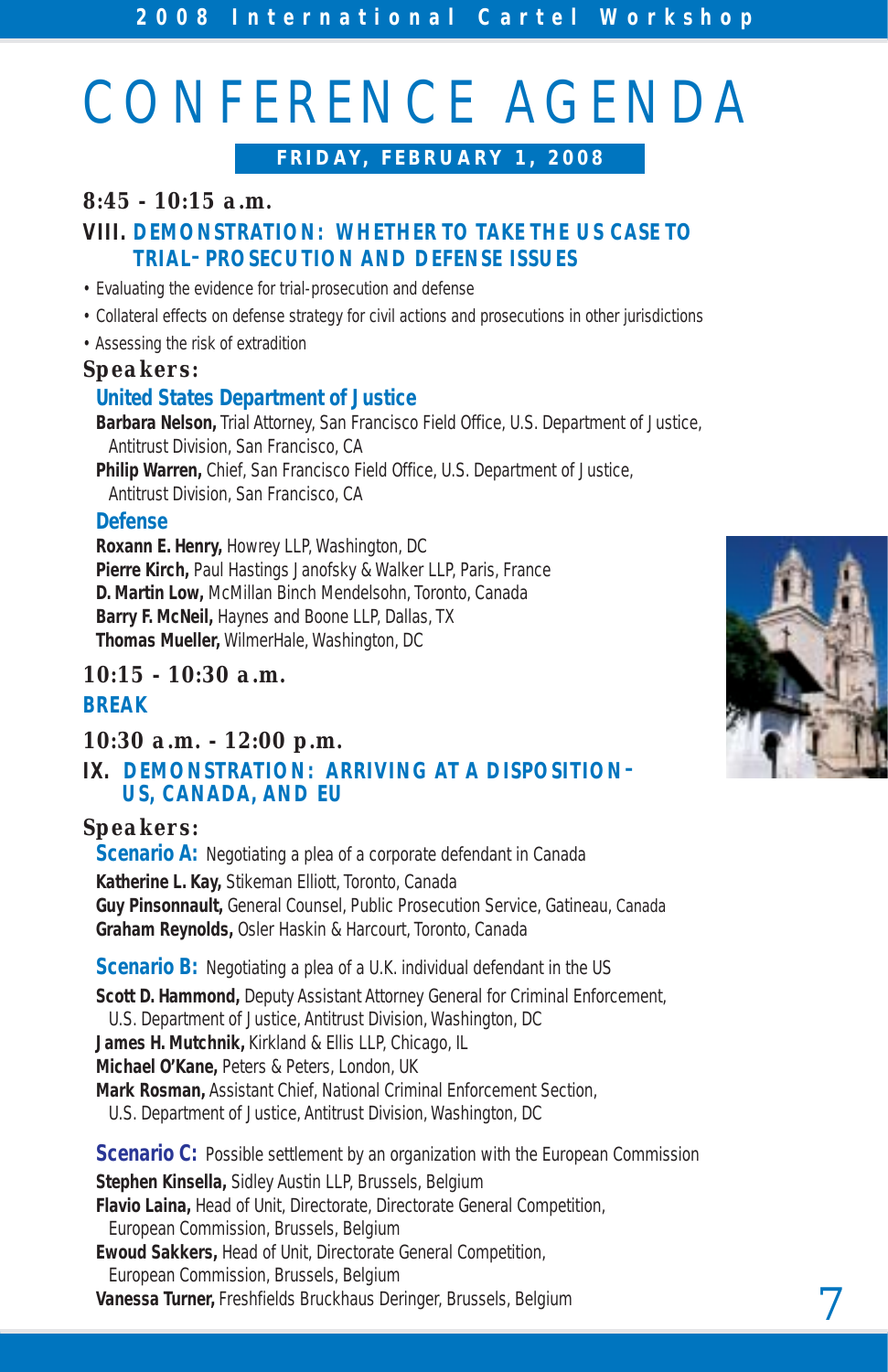# CONFERENCE AGENDA

**FRIDAY, FEBRUARY 1, 2008**

# *12:00 - 2:15 p.m.* **X. LUNCHEON: ENFORCERS ROUNDTABLE**

## *Moderator:*

**Gary R. Spratling,** Gibson Dunn & Crutcher LLP, San Francisco, CA

# *Speakers:*

# *Australia*

**Graeme Samuel,** Chairman, Australian Competition and Consumer Commission, Dickson, ACT, Australia

## *Canada*

**Sheridan Scott,** Commissioner of Competition, Competition Bureau Canada, Gatineau, Canada

# *European Union*

**Neelie Kroes,** European Commissioner for Competition, Brussels, Belgium

# *JAPAN*

**Hideyuki Shimozu,** Deputy Director IV, Investigation Bureau, Japan Fair Trade Commission, Tokyo, Japan

**Kazuhiko Takeshima,** Chairman, Japan Fair Trade Commission, Tokyo Japan **(INVITED)**

### *Korea*

**Byung-Bae Kim,** Vice-Chairman, Korean Fair Trade Commission, Seoul, Korea

# *United Kingdom*

**Philip Collins,** Chairman, UK Office of Fair Trading, London, UK

### *United States*

**Thomas O. Barnett,** Assistant Attorney General, U.S. Department of Justice, Antitrust Division, Washington, DC

## *2:15 - 3:45 p.m.* **XI. DEMONSTRATION: PLAINTIFFS SEEK DISCOVERY AND THE DEFENDANTS REACT**

Discovery under U.S. rules and the Hague Convention

- From abroad
- From investigative and cooperative processes, including attorney/client privilege waiver issues
- From electronic data
- Impact on US discovery of foreign laws on privacy, privilege, employment, bank secrecy, etc.
- Obtaining and using statements from non-U.S. residents

# *Speakers:*

**Stephen Fishbein,** Shearman & Sterling LLP, New York, NY **Joy K. Fuyuno,** Paul Hastings Janofsky & Walker LLP, Tokyo, Japan **Ingrid Gubbay,** Cohen Millstein Hausfeld & Toll PLLC, London, UK **Steven A. Kanner,** Freed Kanner London & Millen, LLC, Chicago, IL **Elaine Metlin,** Dickstein Shapiro LLP, Washington, DC

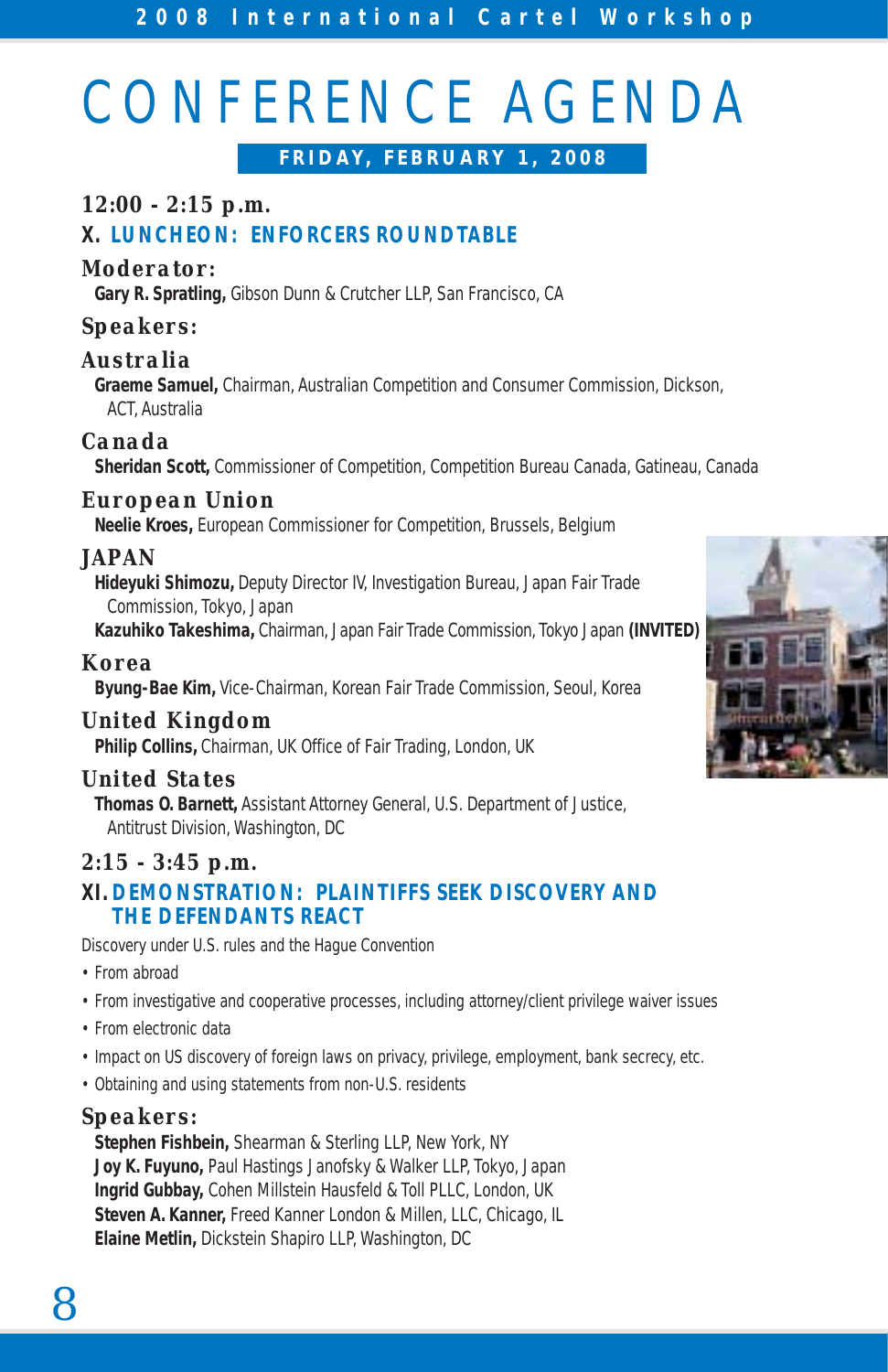# CONFERENCE AGENDA

**FRIDAY, FEBRUARY 1, 2008**

# *3:45 - 4:00 p.m.* **BREAK**

### *4:00 - 5:30 p.m.*

#### **XII. DEMONSTRATION: SETTLING THE DAMAGE CLAIMS – PRELIMINARY NEGOTIATIONS BETWEEN CLASS COUNSEL AND COUNSEL FOR THE AMNESTY APPLICANT**

- Trading cooperation for single damages requirements of, and process for obtaining, de-trebling under US law
- Effect of opt-out claims on class settlement
- Foreign purchaser claims

### *Speakers:*

**Michael D. Hausfeld,** Cohen Millstein Hausfeld & Toll PLLC, Washington, DC **Julian M. Joshua,** Howrey LLP, Brussels, Belgium **Stephen Kon,** SJ Berwin LLP, London, UK **Michael R. Lazerwitz,** Cleary Gottlieb Steen & Hamilton, Washington, DC **Anthony D. Shapiro,** Hagens Berman Sobol Shapiro LLP, Seattle, WA **Kevin R. Sullivan,** King & Spalding LLP, Washington, DC

# *5:30 p.m.* **ADJOURN THE CONFERENCE**

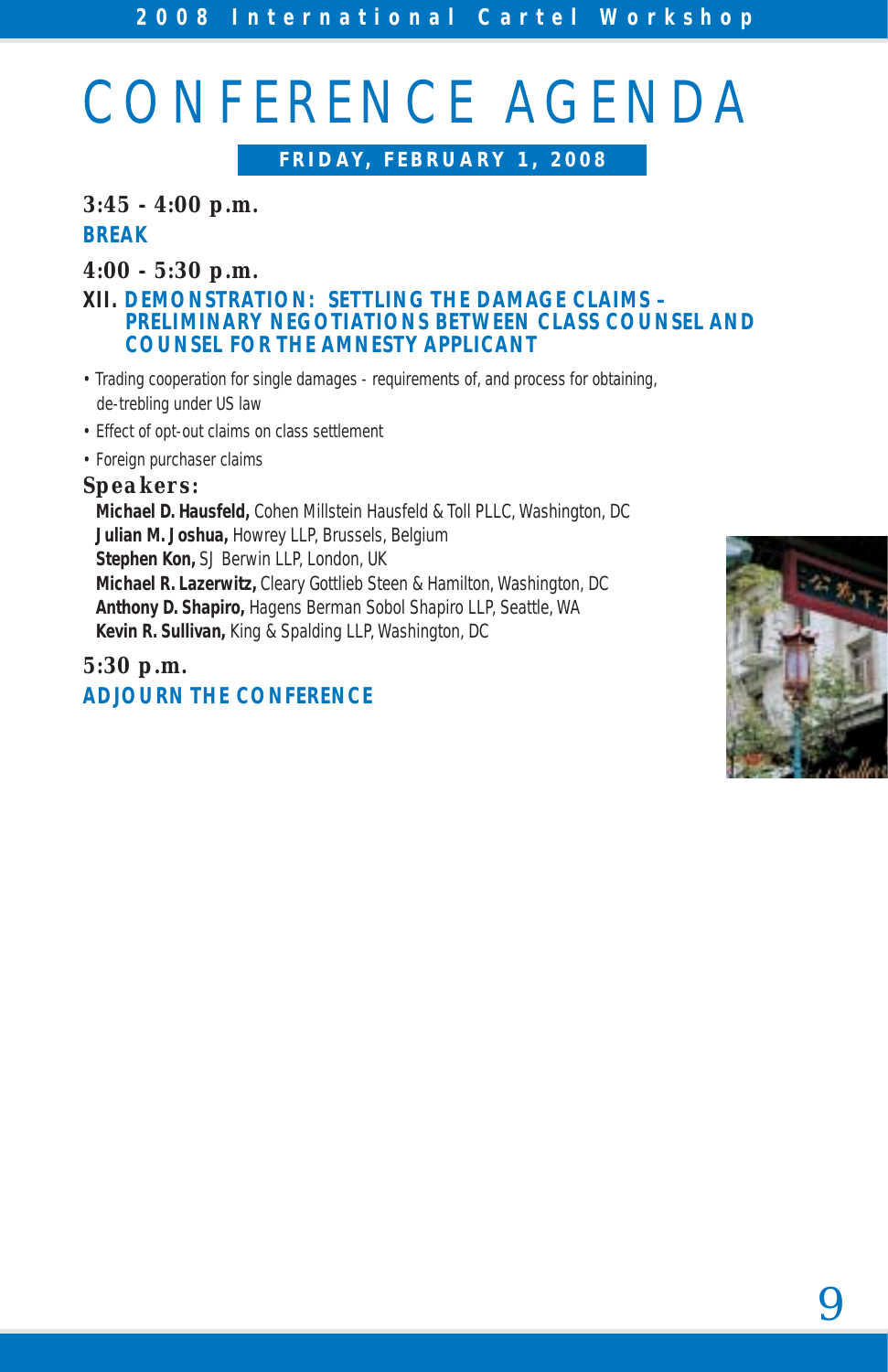# **REGISTRATION CUT-OFF DATES: JANUARY 11, 2008 CONFERENCE ABC's**

#### **A. Registration**

Several methods of registration are available for your convenience. We encourage you to register by **January 11, 2008.** Those registered by this date will be included in the roster of attendees posted on the conference site and will have access to the course materials prior to the conference.

#### **Methods of Registration**

| Fax:        | Group registrations can be made by going to<br>http://www.abanet.org/antitrust/at-programs/icc-08.html and by clicking on the<br>Group Registration Form. The Group Registration form and a credit card payment<br>(Visa, MC or AMEX) should be faxed to 312.988.5637. Please allow 10 days<br>after receipt for processing. |
|-------------|------------------------------------------------------------------------------------------------------------------------------------------------------------------------------------------------------------------------------------------------------------------------------------------------------------------------------|
| Mail:       | Group and individual registrations accompanied with full payment via check or<br>money order (no wire transfers/POs) can be mailed to:<br>American Bar Association<br>Section of Antitrust Law<br>321 N Clark St<br>Chicago, IL 60610<br>Please allow 10 days after receipt for processing.                                  |
| $On$ -Line: | Please go to http://www.abanet.org/antitrust/at-programs/icc-08.html<br>and click on the attendee link to register multiple attendees individually<br>with a credit card. On-line registrants will receive an electronic confirmation<br>within one day.                                                                     |
| On-site:    | The Ritz-Carlton starting January 30, 2008                                                                                                                                                                                                                                                                                   |

A variety of rates and discounts are available to each attendee. Government and academic rates are available for those with a primary position at an academic or government institution (i.e., law firm lawyers who also are adjunct professors would pay the firm rate). A limited number of law students can register for free on-line. The ABA automatically adjusts registrations submitted at the incorrect rate. Full payment at the correct rate must be received in order to process your registration and CLE credits. The ABA does not accept wire transfers or purchase orders.

#### **Discounts**

| <b>January 11, 2008</b>                         | Registrations received by January 11 will be processed at the advanced<br>registration rate.                                                                                                                                                                                                                                                                                                                      |
|-------------------------------------------------|-------------------------------------------------------------------------------------------------------------------------------------------------------------------------------------------------------------------------------------------------------------------------------------------------------------------------------------------------------------------------------------------------------------------|
| Antitrust Law and IBA<br><b>Section Members</b> | The registration rate for Antitrust Law and IBA Section members is reduced<br>for this conference as a member benefit. The discount is currently reflected<br>on the registration form.                                                                                                                                                                                                                           |
| <b>ABA Members</b><br><b>IBA Members</b>        | Join the Section of Antitrust Law (\$50) and register at the reduced rate<br>reserved for Section members.<br>Please go to www.ibanet.org for more information on joining.                                                                                                                                                                                                                                        |
| <b>Group Registrations</b>                      | Multiple attendees from a single firm or corporation will receive a 33% discount<br>beginning with the second attendee. To receive the discounted fee, individuals can<br>register online or groups can submit their registrations with one payment using<br>the online form no later than Friday, January 11, 2008. The discount for multiple<br>attendees does not apply to government or academic registrants. |

Your registration fee includes: Admission to CLE sessions, CLE credit, course materials, continental breakfasts, Thursday and Friday luncheons and a cocktail reception.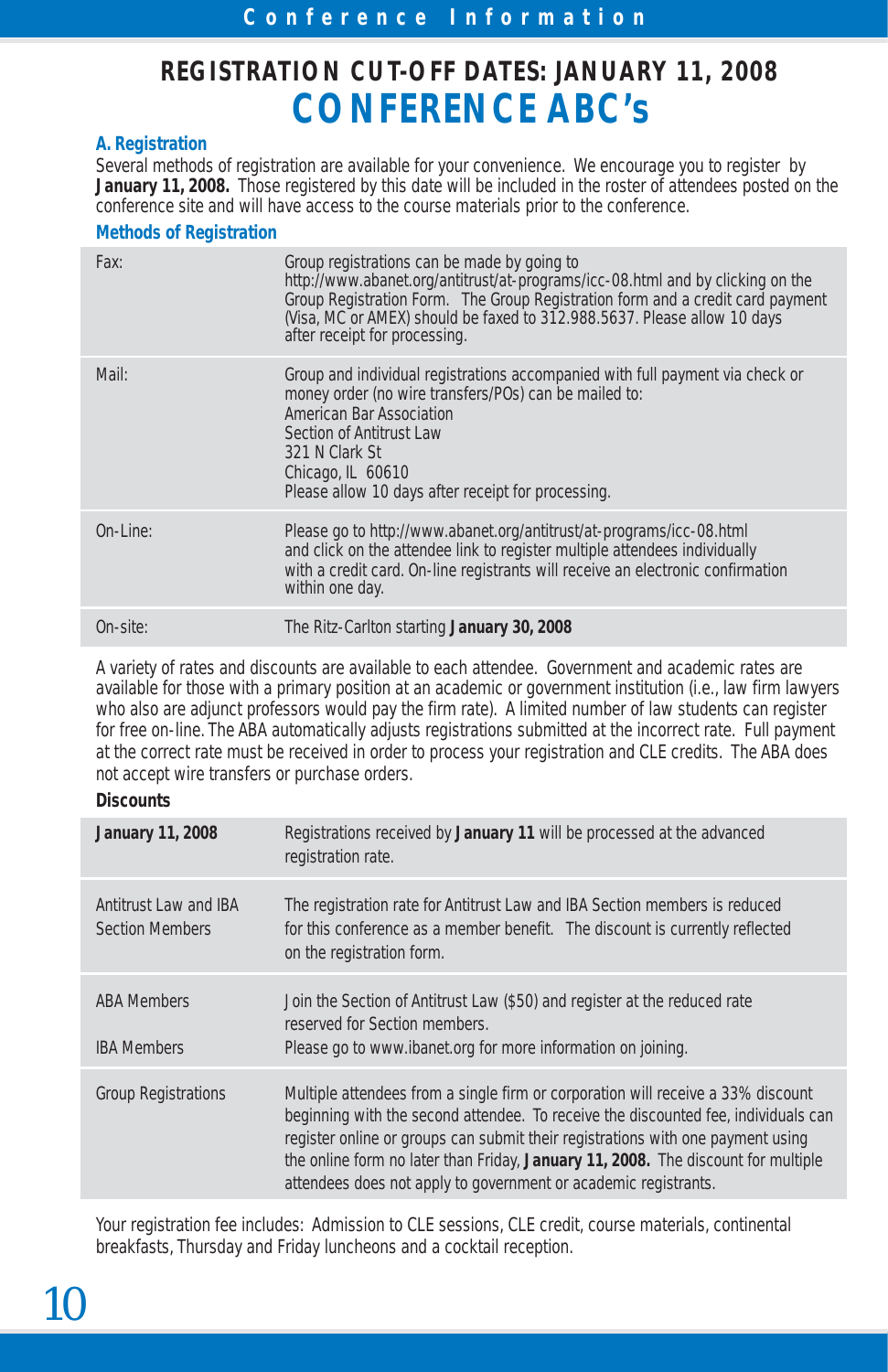#### **B. Confirmations**

Confirmations will be sent within one day of on-line registration. Those registering via mail or fax should allow 10 days after their registration is received and processed (provided complete information and appropriate payment is submitted). Providing your ABA or IBA number will help to expedite the process. Please be advised that incomplete or incorrect information will delay the processing of registration forms. If you have not received your confirmation within the time frame estimated, please e-mail harrisp@staff.abanet.org. Please allow the estimated time given for confirmations prior to calling the Section to check on the status of your registration.

#### **C. Cancellations**

In the event of cancellation, by the registrant a refund of the registration fee, less a \$50.00 administrative fee, will be granted only for written requests received by Patricia Harris (harrisp@staff.abanet.org) by 5:00 pm CST, January 11, 2008. There will be no refunds after this date. Please allow 4 to 6 weeks after the conference for the processing of any refunds. The ABA reserves the right to cancel any conference or portion thereof and assumes no responsibility for personal expenses.

#### **D. Substitutions**

Written requests for substitutions will be permitted prior to the conference for requests received by January 11. After January 11, substitutions must be made on-site. There is no additional cost for substitutions. Substitutions are not permitted once a registrant has registered on-site or after the conference has occurred. Please submit a request on firm letterhead to transfer the registration. Once the registration is substituted, it will not revert back to the original registrant. Only the substitute will be eligible for CLE credit. The substitute and original registrant must work out the payment between themselves.

#### **E. Special Needs**

Confirmed registrants should notify spyresa@staff.abanet.org by January 11 if special assistance for access and/or dietary needs is required. For an up-to-date listing of conference speakers log on to the Section of Antitrust Law website at http://www.abanet.org/antitrust/at-programs/icc-08.html.

#### **F. Sign-in for MCLE Credit**

#### **CLE-U.S.**

Sign-in for CLE and pick-up your US Certificate of Attendance at registration. The majority of attendees only need do this once for the entire conference. NY and DE attendees are required by their states to sign in and out of each session. The forms for NY and DE will be located in the back of each session room. At the conclusion of the conference, NY attorneys should pick-up their customized Certificate of Attendance at the CLE Information Desk.

Required sponsor documentation has been forwarded to and credit requested from MCLE states with general requirements for all lawyers. Lawyers seeking credit in PA must pay a fee of \$1.50 per credit hour directly to the PA CLE Board. The ABA pays applicable fees in other states where the sponsor is required to do so. In states where a late fee may become applicable, the ABA pays this fee as well.

Please be aware that each state has its own rules and regulations, including its definition of "CLE" as well as "Ethics." Therefore, certain conferences may not receive CLE credit in some states. Please check with your state provider for confirmation of general as well as ethics approval for any conference. A Certificate of Attendance will be available for all attendees at the CLE Information Desk.

#### **CLE-International**

This conference has been accredited for CPD/CLE by the Law Society of England and Wales for 19 3/4 hours. A Certificate of Attendance for International CLE can be provided by contacting Julie Elliott at julie.elliott@int-bar.org.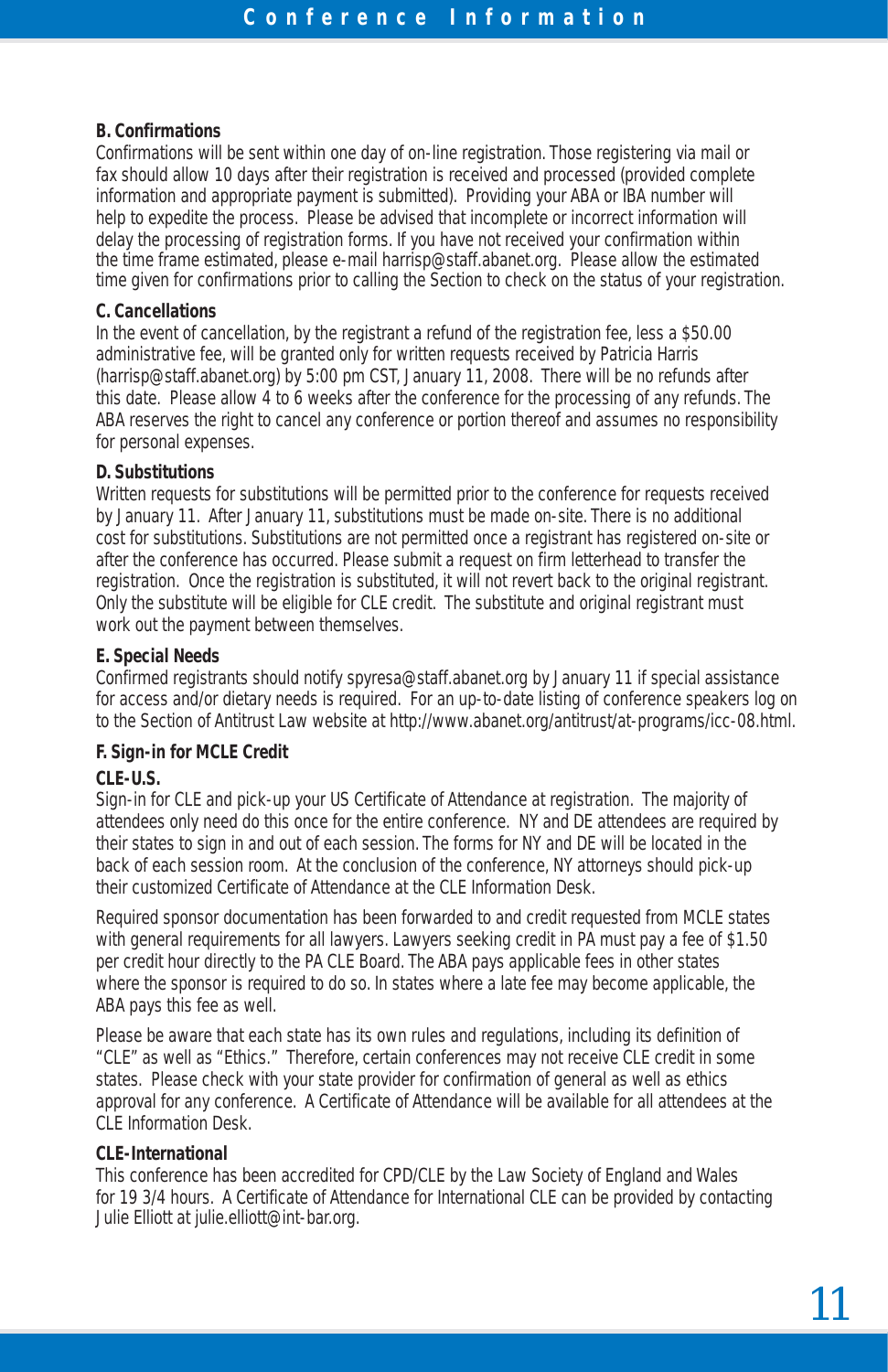#### **Hotel & Conference Venue**



#### **HOTEL & CONFERENCE VENUE**

A limited number of sleeping rooms have been reserved for conference faculty and participants at The Ritz–Carlton, San Francisco, so please reserve your room promptly. Individuals should contact the hotel directly to make hotel reservations (reference the ABA Section of Antitrust Law 2007 Antitrust International Cartel Workshop Group Code ABEABEA) and for specific information regarding additional charges. After Monday, **December 24, 2007** or when the room block is sold out, guest rooms at the ABA rate are not guaranteed and may not be available. To book on-line go to:

**https://www.ritzcarlton.com/en/Properties/SanFrancisco/Reservations/Default.htm** and reference group code ABEABEA.

Single/Double - \$289.00 + tax Hotel room rates are subject to applicable tax of 14.0%. The Ritz-Carlton 600 Stockton Street San Francisco, CA 94108 Phone 415.296.7465 Fax 415.291.0288 **https://www.ritzcarlton.com/en/Properties/SanFrancisco/Reservations/Default.htm** Conference sessions will occur at The Ritz-Carlton.

#### **MESSAGES**

Messages for conference attendees may be left with the ABA Section of Antitrust Law registration desk at 415.364.3501. Messages will be posted on a bulletin board as they are received. Messages will not be delivered into the meeting rooms. It is the individual's responsibility to check the board for messages.

#### **ROSTER OF PARTICIPANTS**

A roster of conference participants will be available on the conference website and updated on a weekly basis. Participants must be registered prior to **January 11, 2008** to be listed.

#### **TAPE RECORDING**

No audio recording or videotaping of any part of the conference will be permitted.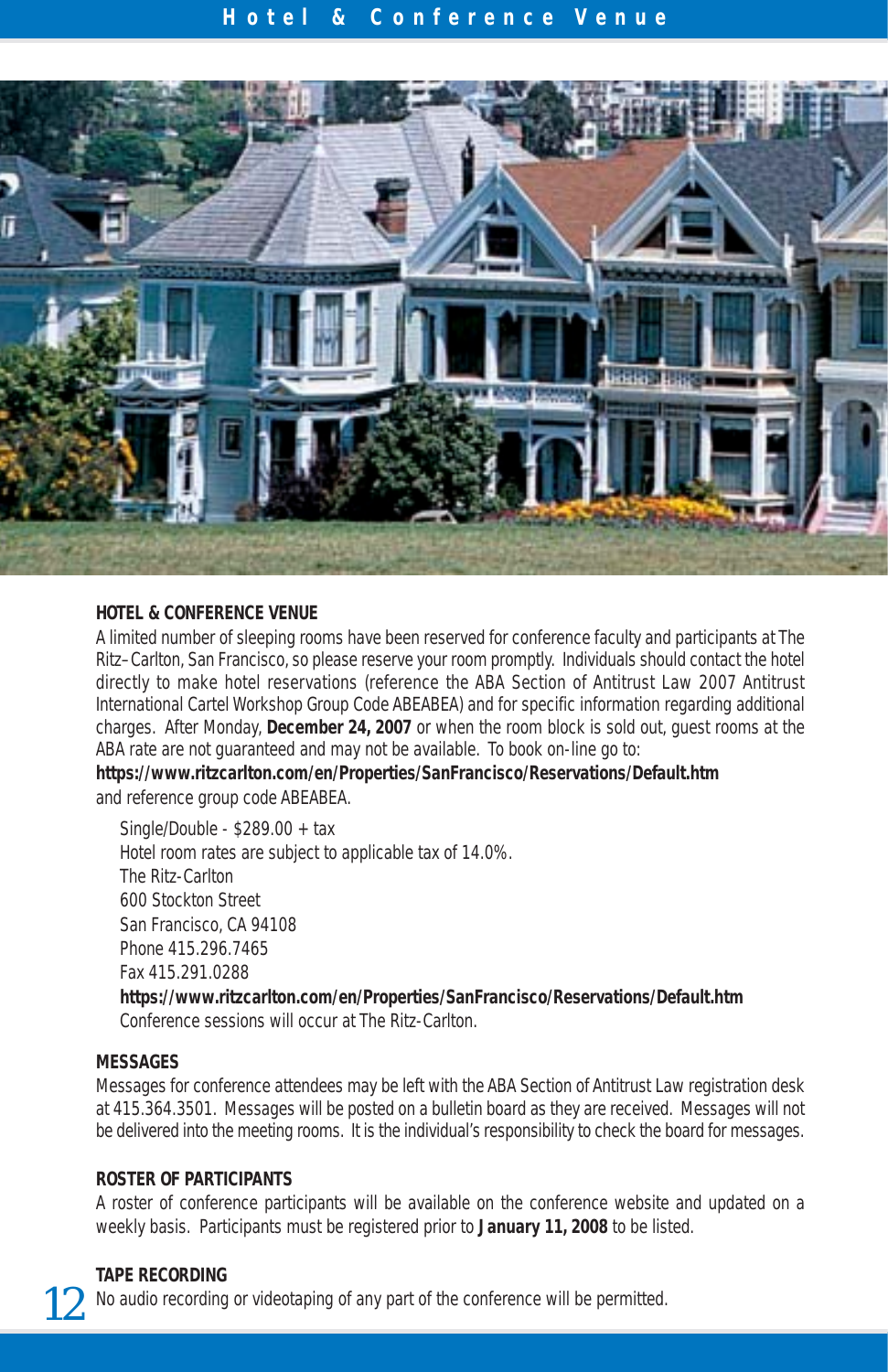#### **T r a v el Information**



#### **TRAVEL INFORMATION**

Individuals are responsible for making their own travel arrangements. International travelers should check their visa requirements with their local Embassy or Consulate. We are unable to send out letters supporting visa applications prior to processing the registration.

**Air** – The Ritz-Carlton is located near two major area airports. All airlines offer a full range of domestic and international flights.

- San Francisco International Airport (SFO) is 40 minutes away. Taxi fare @ \$50-\$55
- Oakland International Airport (OAK) is 45-50 minutes away. Taxi fare @ \$70

We encourage you to use the ABA travel company, Travelocity Business, to receive ABA airfare discounts. Visit http://www.abanet.org/travel/onlinetravel.html or call **1.866.321.8403.** Please use the ABA American Airlines (preferred airline) discount code #17715 under which your air travel needs to be purchased to receive either the ABA percentage discount or zone fare. **1.800.433.1790**

**BART** (www.bart.gov) Bay Area Rapid Transit – BART provides the safest, cleanest, and most efficient public transportation when getting around San Francisco and the metropolitan suburbs. By BART allow approximately 30 minutes from San Francisco International Airport.

**Rental Cars** – ABA members are entitled to special discounts by calling our premier provider, Hertz Rent-A-Car at **1.800.654.3131.** Identify yourself as an ABA member to receive the discounted rate.

**Taxi Cabs** – are available at the exits of each terminal. Dispatchers are available at the exits to assist passengers.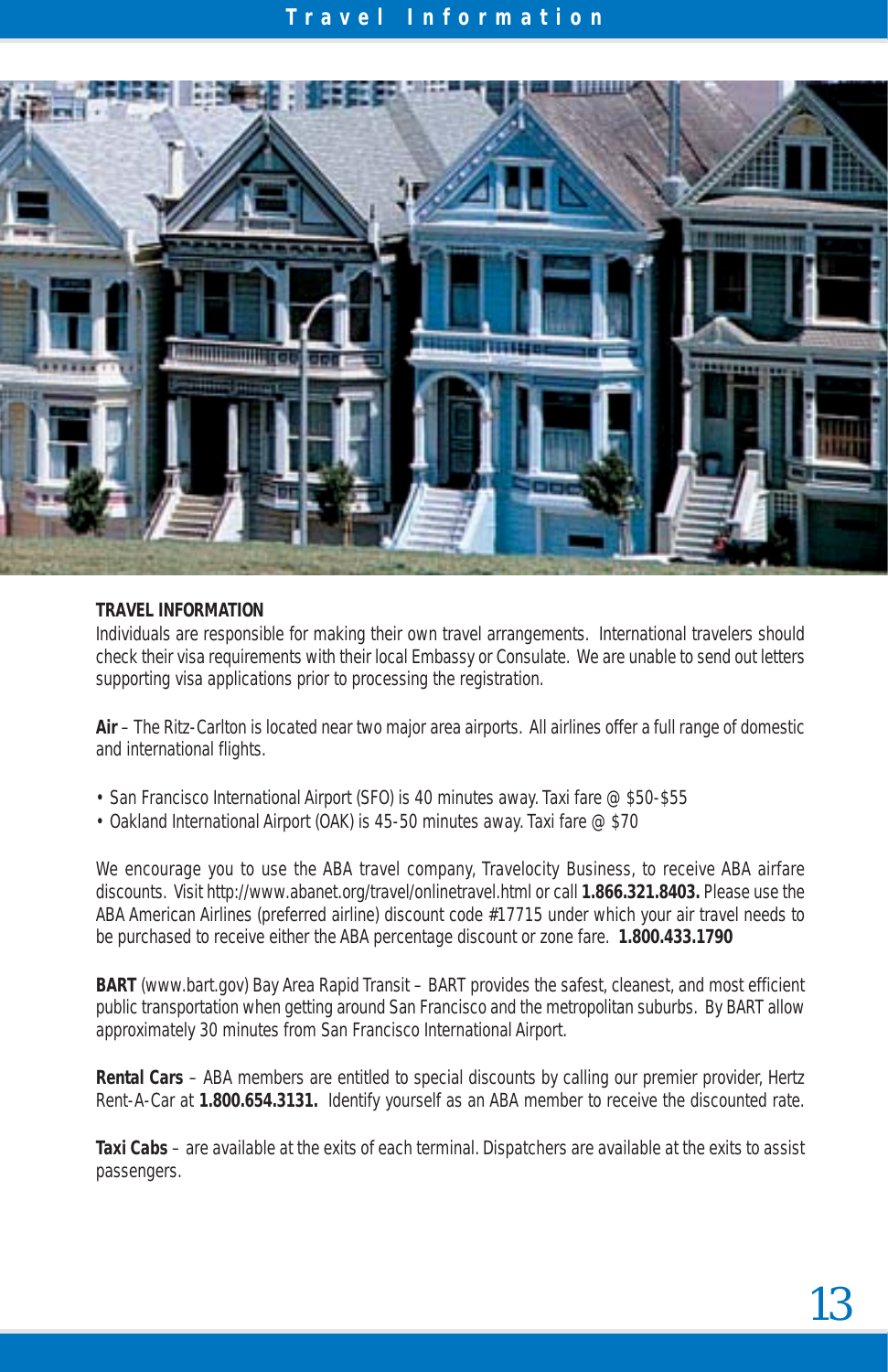## **Mark Your Calendar for upcoming ABA Section of Antitrust Law CLE Conferences.**

**Visit** http://www.abanet.org/antitrust/at-calendar/upcoming.html

**March 26-28, 2008** 56th Annual Spring Meeting JW Marriott and National Press Club, Washington, DC

**June 4-5, 2008** Remedies for Dominant Firm Misconduct Symposium University of Virginia, Charlottesville, VA

**August 7-12, 2008** ABA Annual Meeting New York, NY

**September 25-28, 2008** Antitrust Masters Course IV The Homestead, Hot Springs, VA

**November 13-14, 2008** Fall Forum National Press Club, Washington, DC

# **IBA - Mark Your Calendar for upcoming IBA Conferences. To Learn More About IBA Conferences Visit** www.ibanet.org

**February 1, 2008** United Nations New York Convention Day and the 11th IBA International Arbitration Day New York, NY

**February 17-19, 2008** 7th Annual International Corporate Counsel Conference Frankfurt, Germany

**March 3-4, 2008** 13th International Wealth Transfer Practice Conference London, England

**April 17, 2008** International Competition Conference Tokyo, Japan

**May 18-20, 2008** 19th Annual Communications and Competition Law Conference Munich, Germany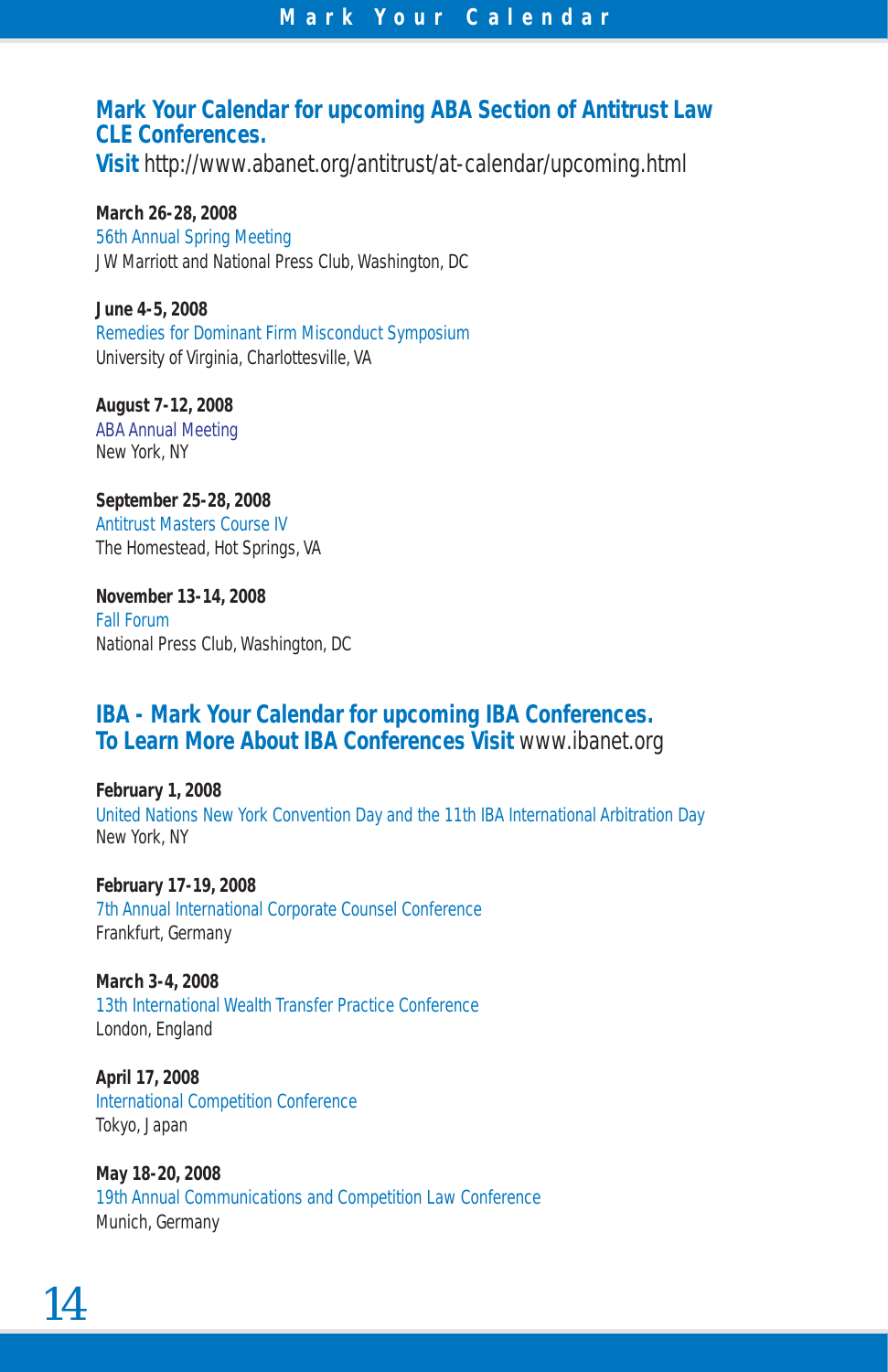# **ABA/IBA Conference Registration**

# **January 30-February 1, 2008 • The Ritz-Carlton, San Francisco, CA**

|                                             | BY<br>Jan. 11, 2008 | <b>AFTER</b><br>Jan. 11, 2008 | Qty: | Amt: |
|---------------------------------------------|---------------------|-------------------------------|------|------|
| Antitrust Section Member/IBA Section Member | \$995.00            | \$1,095.00                    |      |      |
| ABA/IBA Non-Section Member                  | \$1,095.00          | \$1,195.00                    |      |      |
| ABA/IBA Govt/Academic Section               | \$325.00            | \$425.00                      |      |      |
| ABA/IBA Govt/Academic Non-Section Member    | \$425.00            | \$525.00                      |      |      |

Law Students *(Limited space available for currently enrolled law students. Please register online for complimentary registration; luncheons are \$90.00 per day for students)*

ABA Member Joining the Section of Antitrust Law **\$50.00 \$** 

*(Please go to www.ibanet to join the IBA)*

#### EVENTS

 $\Box$  I will attend the Wednesday Reception

□ I will attend the Thursday Luncheon

□ I will attend the Friday Luncheon

Please email spyresa@staff.abanet.org with any special dietary needs.

REGISTRATION TOTAL **\$** 

#### Please mail/fax the completed registration form with your payment to:

ABA Section of Antitrust Law Meetings and Marketing Coordinator 321 N. Clark Street Chicago, IL 60610 Fax: 312.988.5637

#### **Payments will not be taken over the telephone.**

|                                                                                               | <b>ABA Number:</b>                                                                         |  |  |                       |  |  |  |  |  |      |  |  |  |  |  |  |  |        |  |
|-----------------------------------------------------------------------------------------------|--------------------------------------------------------------------------------------------|--|--|-----------------------|--|--|--|--|--|------|--|--|--|--|--|--|--|--------|--|
| $\mathbf{U}$                                                                                  |                                                                                            |  |  |                       |  |  |  |  |  |      |  |  |  |  |  |  |  |        |  |
|                                                                                               | (Your 8-digit ABA# begins with a zero and is required to receive the Section Member rate.) |  |  |                       |  |  |  |  |  |      |  |  |  |  |  |  |  |        |  |
| Name:                                                                                         |                                                                                            |  |  |                       |  |  |  |  |  |      |  |  |  |  |  |  |  |        |  |
|                                                                                               |                                                                                            |  |  |                       |  |  |  |  |  |      |  |  |  |  |  |  |  |        |  |
| Title:                                                                                        |                                                                                            |  |  |                       |  |  |  |  |  |      |  |  |  |  |  |  |  |        |  |
|                                                                                               |                                                                                            |  |  |                       |  |  |  |  |  |      |  |  |  |  |  |  |  |        |  |
|                                                                                               | Firm/Agency/School:                                                                        |  |  |                       |  |  |  |  |  |      |  |  |  |  |  |  |  |        |  |
| Address:                                                                                      |                                                                                            |  |  |                       |  |  |  |  |  |      |  |  |  |  |  |  |  |        |  |
|                                                                                               |                                                                                            |  |  |                       |  |  |  |  |  |      |  |  |  |  |  |  |  |        |  |
| City:                                                                                         |                                                                                            |  |  |                       |  |  |  |  |  |      |  |  |  |  |  |  |  | State: |  |
|                                                                                               |                                                                                            |  |  |                       |  |  |  |  |  |      |  |  |  |  |  |  |  |        |  |
| Zip:                                                                                          | Email:                                                                                     |  |  |                       |  |  |  |  |  |      |  |  |  |  |  |  |  |        |  |
|                                                                                               |                                                                                            |  |  |                       |  |  |  |  |  |      |  |  |  |  |  |  |  |        |  |
| Telephone                                                                                     |                                                                                            |  |  |                       |  |  |  |  |  | Fax: |  |  |  |  |  |  |  |        |  |
|                                                                                               |                                                                                            |  |  |                       |  |  |  |  |  |      |  |  |  |  |  |  |  |        |  |
| Enclosed check (make payable to the American Bar Association, 321 N. Clark St., Chicago, IL). |                                                                                            |  |  |                       |  |  |  |  |  |      |  |  |  |  |  |  |  |        |  |
| Credit Card □ Visa □ MasterCard □ American Express                                            |                                                                                            |  |  |                       |  |  |  |  |  |      |  |  |  |  |  |  |  |        |  |
|                                                                                               | Number:<br>Expiration:                                                                     |  |  |                       |  |  |  |  |  |      |  |  |  |  |  |  |  |        |  |
|                                                                                               |                                                                                            |  |  | Signature: Signature: |  |  |  |  |  |      |  |  |  |  |  |  |  |        |  |
|                                                                                               | Please phone 312.988.5609 or email harrisp@staff.abanet.org with questions.                |  |  |                       |  |  |  |  |  |      |  |  |  |  |  |  |  |        |  |

15